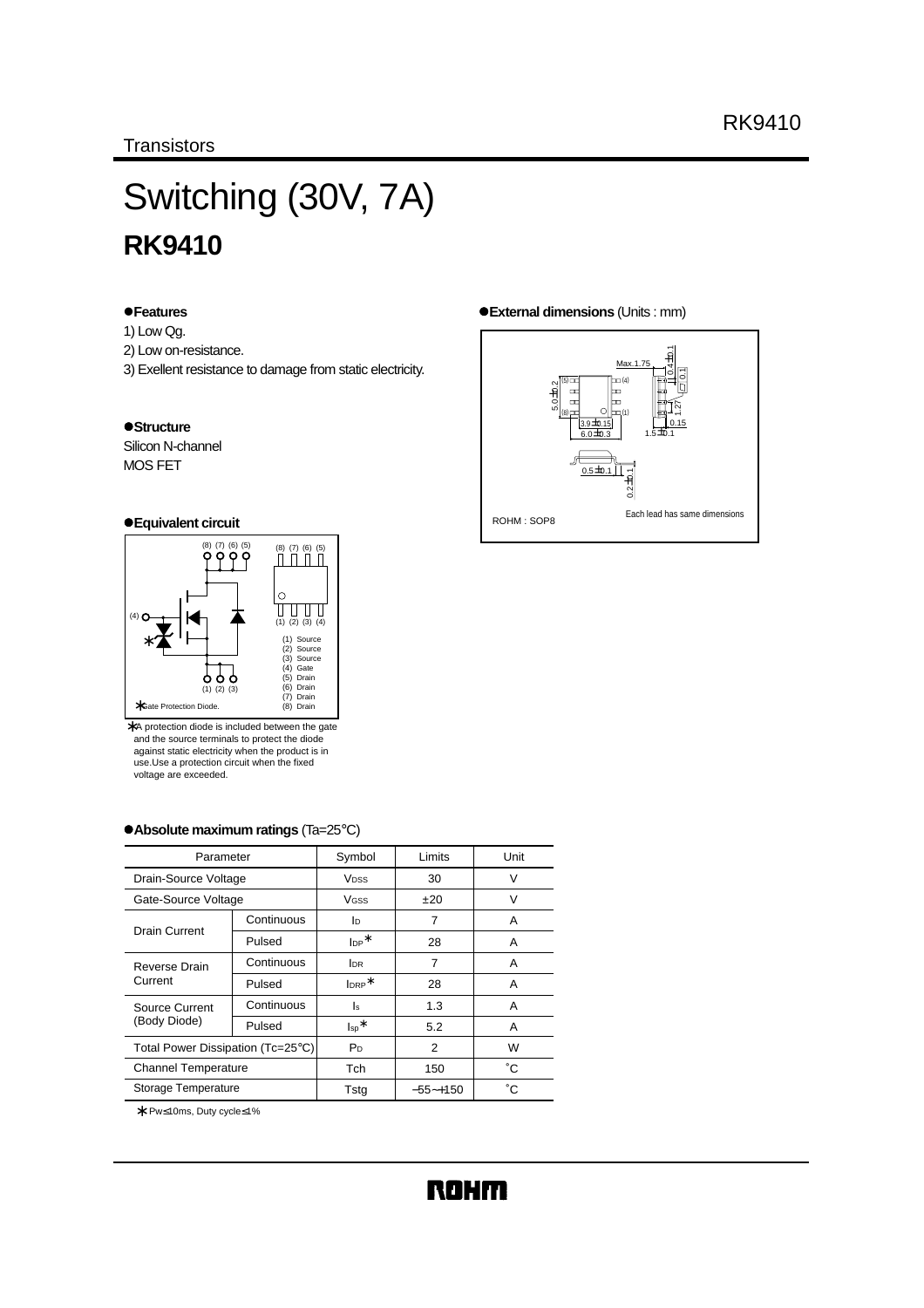# **Transistors**

# z**Thermal resistance** (Ta=25°C)

| Parameter                 | Symbol      | ∟imits | Jnit   |
|---------------------------|-------------|--------|--------|
| <b>Channel to Ambient</b> | $Rth(ch-A)$ | 62.5   | °C / W |

### z**Electrical characteristics** (Ta=25°C)

| Parameter                          | Symbol                         | Min.                     | Typ. | Max.                     | Unit      | <b>Test Conditions</b>                    |
|------------------------------------|--------------------------------|--------------------------|------|--------------------------|-----------|-------------------------------------------|
| Gate-Source Leakage                | <b>I</b> GSS                   |                          |      | ±10                      | μA        | VGS=±20V, VDS=0V                          |
| Drain-Source Breakdown Voltage     | $V$ (BR) DSS                   | 30                       | -    |                          | $\vee$    | I <sub>D</sub> =1mA, V <sub>GS</sub> =0V  |
| Zero Gate Voltage Drain Current    | <b>l</b> pss                   | -                        |      | 1                        | μA        | V <sub>DS</sub> =30V, V <sub>GS</sub> =0V |
| Gate Threshold Voltage             | $V$ <sub>GS</sub> $(h)$        | 1.0                      |      | 2.5                      | V         | $V_{DS=10V}$ , $I_{D=1}$ mA               |
| Static Drain-Source On-State       |                                | $\overline{\phantom{0}}$ | 18   | 23                       |           | I <sub>D</sub> =7A, V <sub>GS</sub> =10V  |
| Resistance                         | $R_{DS(on)}$                   | -                        | 28   | 37                       | $m\Omega$ | ID=7A, VGS=4.5V                           |
|                                    |                                | -                        | 33   | 43                       |           | I <sub>D</sub> =7A, V <sub>GS</sub> =4V   |
| <b>Forward Transfer Admittance</b> | $ Y_{fs} ^*$                   | 5                        |      | -                        | S         | I <sub>D</sub> =7A, V <sub>DS</sub> =10V  |
| Input Capacitance                  | $C$ <sub>iss</sub>             | $\qquad \qquad -$        | 710  | $\qquad \qquad -$        | рF        | $V_{DS=10V}$                              |
| <b>Output Capacitance</b>          | $\mathrm{C}_{\mathrm{oss}}$    |                          | 400  | $\qquad \qquad -$        | рF        | $V$ $(s=0$                                |
| Reverse Transfer Capacitance       | C <sub>rss</sub>               | $\overline{\phantom{0}}$ | 200  | $\overline{\phantom{0}}$ | рF        | $f = 1$ MHz                               |
| Turn-On Delay Time                 | $t$ d (on) $*$                 | -                        | 12   | $\overline{\phantom{0}}$ | ns        | $I_D=3.5A$ , $V_{DD}=15V$                 |
| <b>Rise Time</b>                   | $tr^*$                         | -                        | 43   | $\overline{\phantom{0}}$ | ns        | $V$ $(s = 10V$                            |
| Turn-Off Delay Time                | $t_{\rm d}$ (off) $^*$         | -                        | 48   | $\overline{\phantom{0}}$ | ns        | $R_{L}=4.3\Omega$                         |
| Fall Time                          | $t_f$ *                        | $\overline{\phantom{0}}$ | 30   | $\overline{\phantom{0}}$ | ns        | $R$ Gs=10 $\Omega$                        |
| <b>Total Gate Charge</b>           | $Q_g$ *                        | $\overline{\phantom{0}}$ | 20.5 | 41                       | nС        | $V_{DD}=15V$                              |
| Gate-Source Charge                 | $\mathsf{Q}_{\text{gs}}{}^*$   | -                        | 3.3  | $\qquad \qquad -$        | nC        | $V$ Gs=10 $V$                             |
| Gate-Drain Charge                  | $\mathsf{Q}_{\mathsf{gd}}{}^*$ | -                        | 5.2  | -                        | nС        | $ID=7A$                                   |

∗ Pulsed

# z**Body diode characteristics (Source-Drain Characteristics)** (Ta=25°C)

| Parameter                    | Symbol                    | Min.                     | Typ. | Max.                     | Unit | <b>Test Conditions</b>    |
|------------------------------|---------------------------|--------------------------|------|--------------------------|------|---------------------------|
| <b>Forward Voltage</b>       | $\mathsf{V}\mathsf{sp}^*$ | -                        | -    | 1.5                      |      | $Is=5.2A$ , $V$ $(s=0$ V  |
| <b>Reverse Recovery Time</b> | $tr^*$                    | $\overline{\phantom{0}}$ | 155  | $\overline{\phantom{0}}$ | ns   | $IDR = 5.2A$ , $VGS = 0V$ |
| Reverse Recovery Charge      | $Q_{rr}$ *                | -                        | 145  | $\overline{\phantom{0}}$ | nC   | $di/dt = 100A/us$         |

∗ Pulsed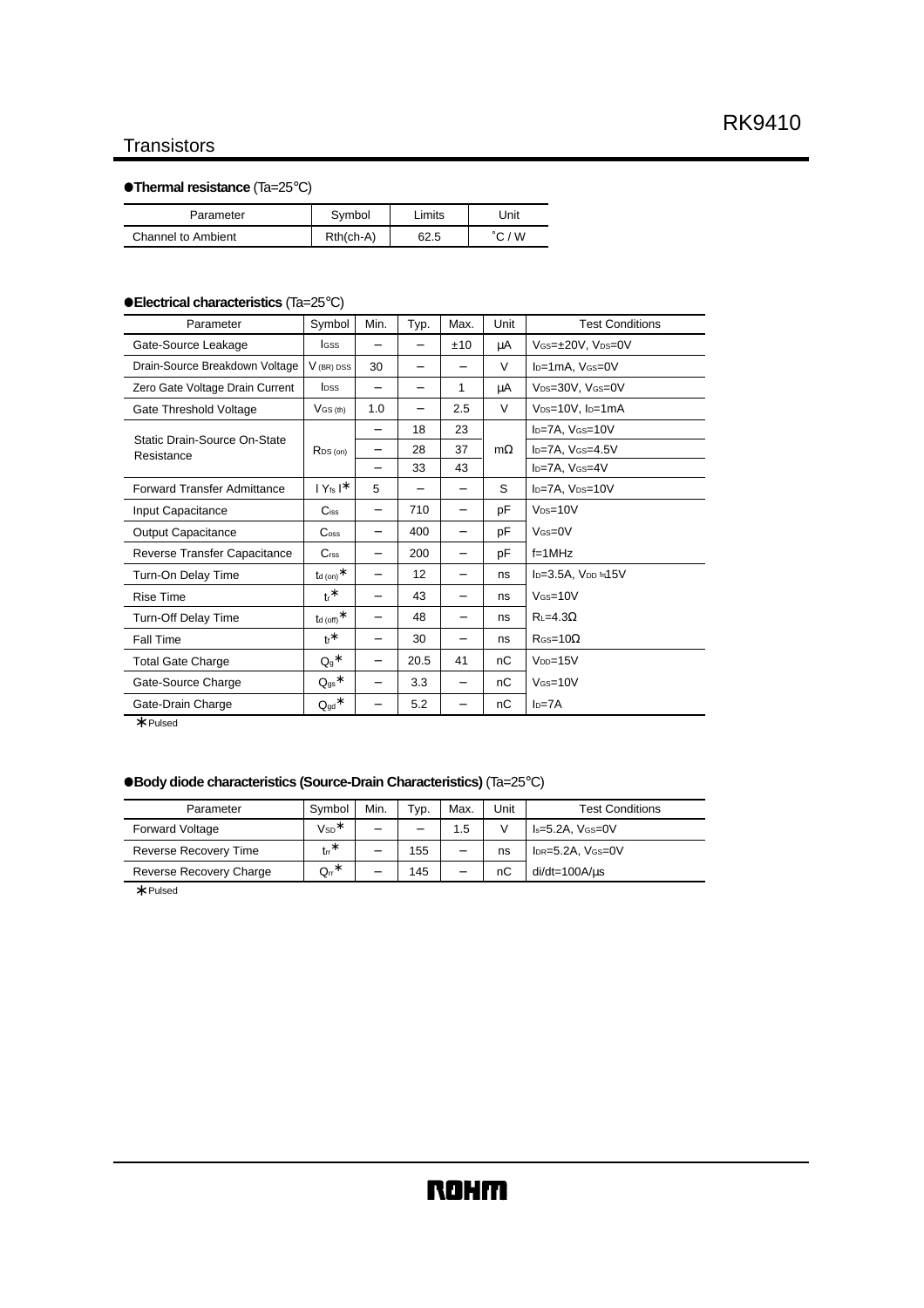# **Transistors**



# **ROHM**